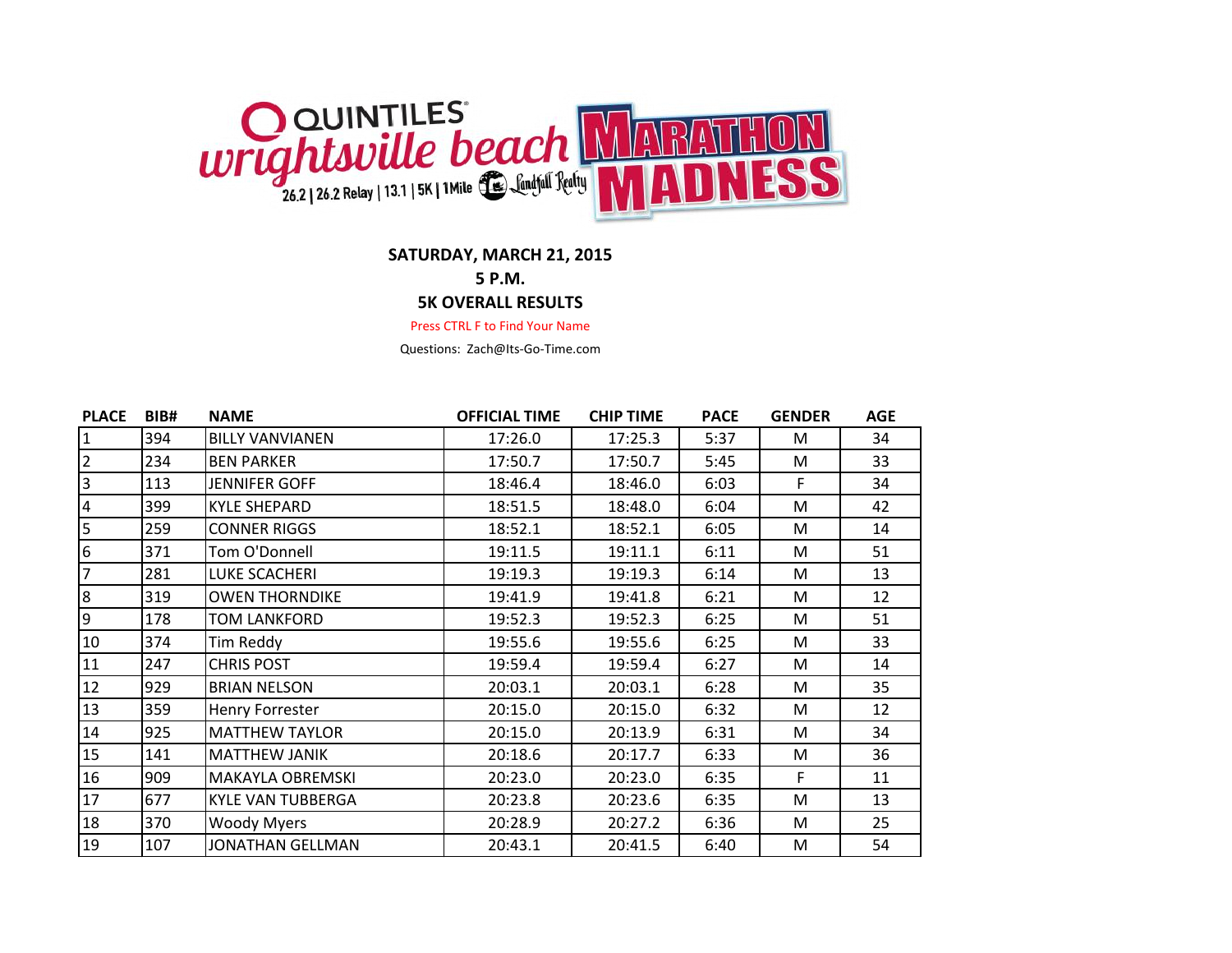| 20 | 292 | <b>ABIGAIL SHERIDAN</b>       | 20:48.4 | 20:48.4 | 6:43 | F.           | 32 |
|----|-----|-------------------------------|---------|---------|------|--------------|----|
| 21 | 324 | <b>JOCA TRECCO</b>            | 20:49.4 | 20:48.3 | 6:43 | M            | 9  |
| 22 | 329 | <b>MALEIA TUMOLO</b>          | 20:59.3 | 20:59.3 | 6:46 | F.           | 34 |
| 23 | 914 | MICHELLE FOGLE                | 21:08.0 | 21:08.0 | 6:49 | F.           | 32 |
| 24 | 34  | <b>EDDIE BUCHANAN</b>         | 21:10.5 | 21:09.8 | 6:49 | M            | 64 |
| 25 | 164 | ZACHARY KNOTT                 | 21:17.8 | 21:17.8 | 6:52 | M            | 12 |
| 26 | 402 | <b>ISABELLA BUFFALINI</b>     | 21:27.7 | 21:26.9 | 6:55 | $\mathsf F$  | 12 |
| 27 | 913 | <b>CARMEN BOOHER</b>          | 21:38.1 | 21:38.1 | 6:59 | F            | 13 |
| 28 | 380 | Sheila Walsh Reddy            | 21:45.7 | 21:45.7 | 7:01 | F            | 35 |
| 29 | 272 | <b>CONNOR RUDEL</b>           | 21:53.2 | 21:43.9 | 7:00 | M            | 14 |
| 30 | 375 | Caroline Ricke                | 21:59.9 | 21:57.5 | 7:05 | F            | 17 |
| 31 | 13  | <b>ALEC BARDEN</b>            | 22:04.8 | 22:04.8 | 7:07 | M            | 13 |
| 32 | 327 | <b>CAMPBELL TUCKER</b>        | 22:06.9 | 22:06.9 | 7:08 | M            | 9  |
| 33 | 152 | <b>LARRY JUSTICE</b>          | 22:13.9 | 22:13.5 | 7:10 | М            | 55 |
| 34 | 278 | <b>CHRISTOPHER SANTOMASSI</b> | 22:16.3 | 22:08.6 | 7:08 | м            | 20 |
| 35 | 12  | <b>CHRISTOPHER BALDERSON</b>  | 22:20.1 | 22:20.1 | 7:12 | M            | 13 |
| 36 | 117 | ALEXANDER GRANT               | 22:35.0 | 22:35.0 | 7:17 | M            | 28 |
| 37 | 348 | TIM WINSLOW                   | 22:35.6 | 22:35.4 | 7:17 | M            | 55 |
| 38 | 928 | <b>GREG PLAYER</b>            | 22:39.3 | 22:39.3 | 7:18 | М            | 44 |
| 39 | 173 | <b>TRISTAN KRAFT</b>          | 22:45.4 | 22:45.4 | 7:20 | M            | 9  |
| 40 | 94  | <b>SLOANE FLEMING-HICKEY</b>  | 22:49.9 | 22:49.9 | 7:22 | F.           | 12 |
| 41 | 326 | <b>BENTON TUCKER</b>          | 22:54.3 | 22:53.8 | 7:23 | M            | 9  |
| 42 | 58  | <b>JAMES COCKERHAM</b>        | 22:54.9 | 22:54.7 | 7:23 | M            | 12 |
| 43 | 86  | <b>CHRIS ELLIS</b>            | 22:56.9 | 22:51.6 | 7:22 | М            | 43 |
| 44 | 98  | <b>CLEOTHIA FRAZIER</b>       | 22:58.1 | 22:58.1 | 7:25 | F            | 38 |
| 45 | 215 | <b>MAX MONDELLO</b>           | 23:04.9 | 23:04.9 | 7:26 | M            | 12 |
| 46 | 37  | <b>BRENT BUTLER</b>           | 23:07.0 | 23:07.0 | 7:27 | м            | 31 |
| 47 | 233 | <b>CONNOR PADULA</b>          | 23:10.7 | 23:04.6 | 7:26 | M            | 10 |
| 48 | 916 | <b>KEVIN COTTINGHAM</b>       | 23:11.9 | 23:11.9 | 7:29 | M            | 42 |
| 49 | 163 | PAUL KNOTT                    | 23:16.3 | 23:16.3 | 7:30 | M            | 47 |
| 50 | 182 | <b>MANLY LEONARD</b>          | 23:20.1 | 23:12.5 | 7:29 | M            | 15 |
| 51 | 61  | <b>JAMES COLLINS</b>          | 23:24.3 | 23:11.4 | 7:29 | M            | 39 |
| 52 | 14  | <b>LARRY BARLOW</b>           | 23:25.0 | 23:25.0 | 7:33 | M            | 54 |
| 53 | 361 | Julia Hagerty                 | 23:29.5 | 23:29.5 | 7:35 | $\mathsf{F}$ | 24 |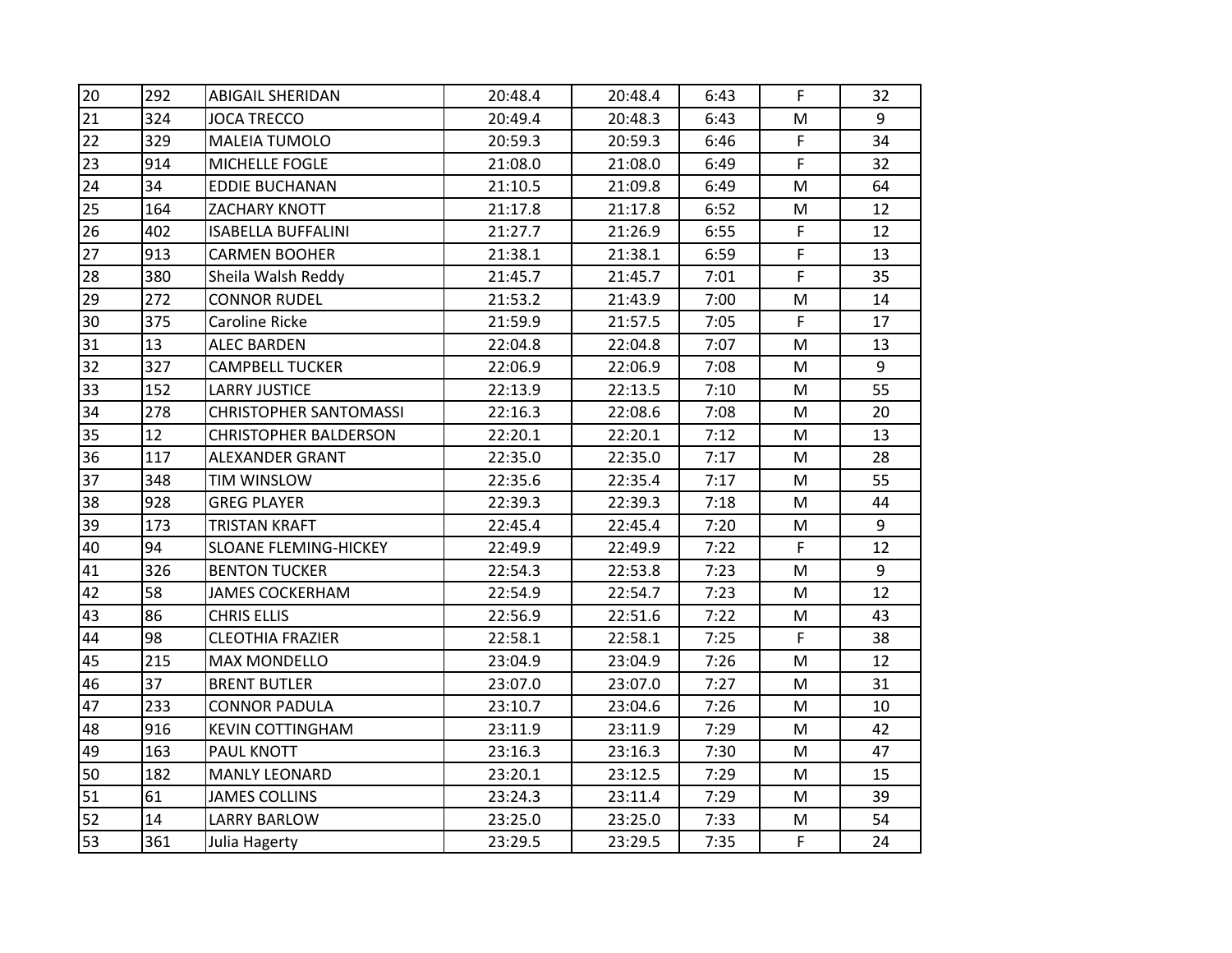| 54 | 301            | <b>JODI SMITH</b>            | 23:33.0 | 23:33.0 | 7:36 | F | 34             |
|----|----------------|------------------------------|---------|---------|------|---|----------------|
| 55 | 273            | <b>MASON RUDEL</b>           | 23:33.7 | 23:23.2 | 7:33 | M | 11             |
| 56 | 40             | <b>CORY CANTER</b>           | 23:39.3 | 23:39.3 | 7:38 | M | 11             |
| 57 | 918            | ANGELA ROBINETTE             | 23:41.1 | 23:38.3 | 7:37 | F | 45             |
| 58 | 400            | <b>HAYDEN ROGERSON</b>       | 23:41.5 | 23:40.8 | 7:38 | M | 11             |
| 59 | 373            | Myra Rasmussen               | 23:41.5 | 23:41.5 | 7:38 | F | 38             |
| 60 | 682            | <b>JACK BERRETH</b>          | 23:42.3 | 23:36.6 | 7:37 | M | 9              |
| 61 | 93             | <b>GRAHAM FLEMING-HICKEY</b> | 23:42.8 | 23:42.8 | 7:39 | M | 8              |
| 62 | 30             | <b>EASON BRITT</b>           | 23:53.3 | 23:53.3 | 7:42 | м | 13             |
| 63 | 120            | <b>KEEGAN HARALDSON</b>      | 23:55.1 | 23:54.0 | 7:43 | M | 10             |
| 64 | 674            | <b>JEFF WINCHESTER</b>       | 23:55.7 | 23:55.7 | 7:43 | M | 42             |
| 65 | 232            | <b>BOB PADULA</b>            | 24:00.0 | 23:54.2 | 7:43 | M | 39             |
| 66 | 231            | ANNA GRACE PADULA            | 24:00.0 | 23:54.7 | 7:43 | F | 13             |
| 67 | 26             | <b>THOMAS BOURGET</b>        | 24:03.2 | 23:58.4 | 7:44 | М | 12             |
| 68 | 135            | <b>TOMMY HUETTL</b>          | 24:03.3 | 23:53.5 | 7:42 | М | 35             |
| 69 | 9              | <b>LUCAS AUTREY</b>          | 24:10.0 | 24:10.0 | 7:48 | M | 13             |
| 70 | 183            | <b>SILAS LEONARD</b>         | 24:11.9 | 24:04.2 | 7:46 | M | 11             |
| 71 | 130            | <b>CRAIG HOFFMAN</b>         | 24:14.9 | 24:14.9 | 7:49 | M | 37             |
| 72 | $\overline{4}$ | <b>ALIAM APPLER</b>          | 24:16.5 | 24:15.4 | 7:49 | м | 10             |
| 73 | 323            | <b>MATTHEW TRAVAGLIA</b>     | 24:17.2 | 24:17.2 | 7:50 | M | 9              |
| 74 | 289            | <b>LOGAN SHAW</b>            | 24:21.1 | 24:21.1 | 7:51 | M | 9              |
| 75 | 269            | <b>CHARLES ROOKS</b>         | 24:24.3 | 24:21.7 | 7:51 | M | $\overline{7}$ |
| 76 | 912            | <b>MADDIE LEWIS</b>          | 24:27.0 | 24:08.7 | 7:47 | F | 11             |
| 77 | 398            | <b>CAROLINE PRICE</b>        | 24:27.5 | 24:23.0 | 7:52 | F | 16             |
| 78 | 109            | <b>JUSTIN GIBSON</b>         | 24:28.0 | 24:28.0 | 7:54 | M | 29             |
| 79 | 401            | <b>OLIVIA BOFALIN</b>        | 24:38.5 | 24:37.7 | 7:56 | F | 9              |
| 80 | 268            | <b>ALLISON ROOKS</b>         | 24:39.6 | 24:37.5 | 7:56 | F | 10             |
| 81 | 132            | <b>KYLE HOLT</b>             | 24:40.3 | 24:40.3 | 7:57 | M | 28             |
| 82 | 89             | <b>CARLY FARMER</b>          | 24:47.7 | 24:42.6 | 7:58 | F | 12             |
| 83 | 270            | <b>HELEN ROOKS</b>           | 24:50.8 | 24:48.6 | 8:00 | F | 10             |
| 84 | 252            | <b>KRISTIN RAPER</b>         | 24:52.5 | 24:29.8 | 7:54 | F | 35             |
| 85 | 368            | David Jones                  | 24:54.4 | 24:54.4 | 8:02 | M | 25             |
| 86 | 271            | <b>JEFF ROOKS</b>            | 24:55.3 | 24:55.3 | 8:02 | M | 36             |
| 87 | 200            | <b>KRISTIN MCCORMICK</b>     | 24:55.7 | 24:55.7 | 8:02 | F | 42             |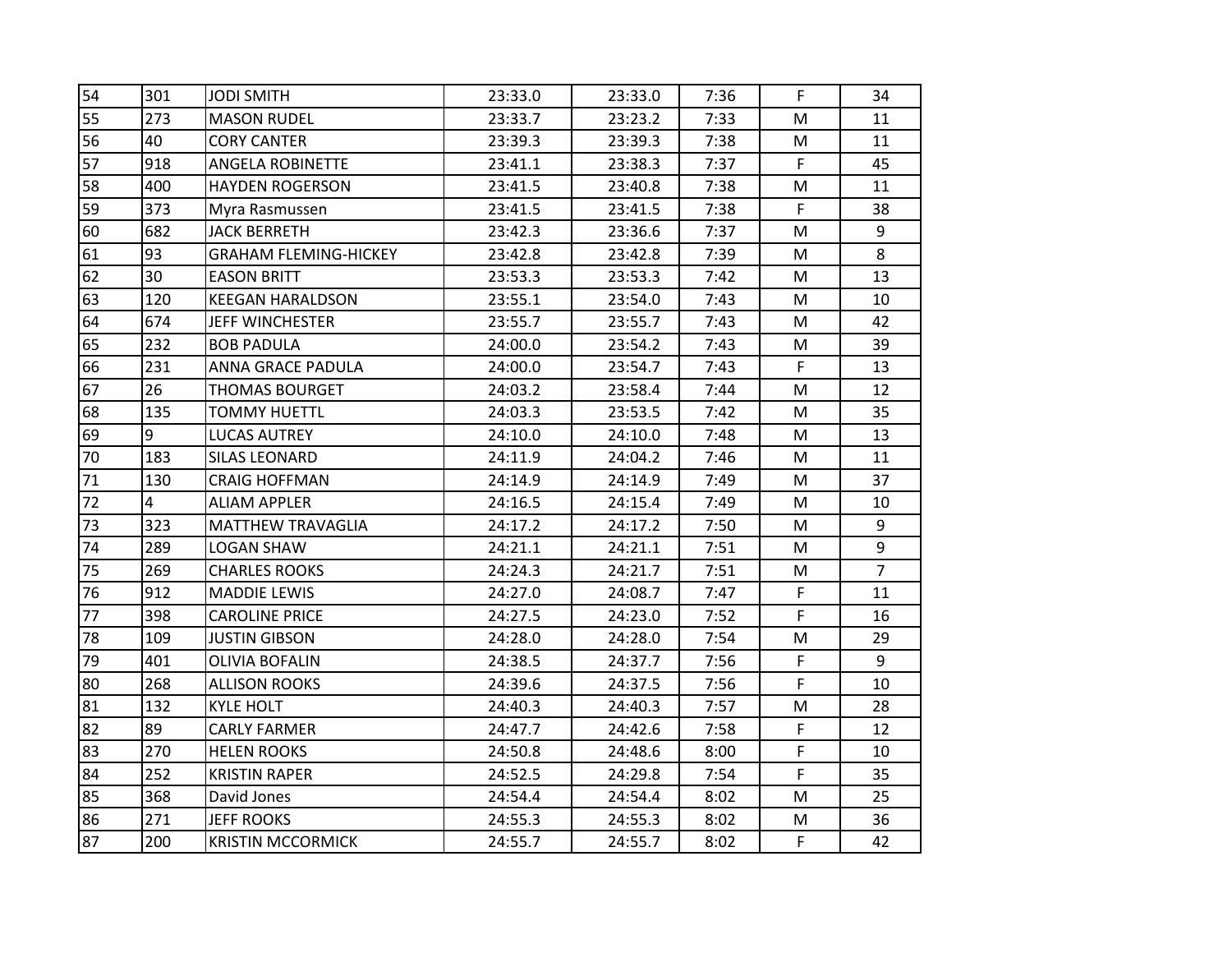| 88  | 17  | <b>JAKE BASSANO</b>    | 24:58.2 | 24:58.2 | 8:03 | М  | 12 |
|-----|-----|------------------------|---------|---------|------|----|----|
| 89  | 237 | PAIGE PENCE            | 25:11.1 | 24:58.6 | 8:03 | F. | 43 |
| 90  | 115 | MICHAEL GOLDEN         | 25:14.6 | 25:09.5 | 8:07 | M  | 12 |
| 91  | 114 | <b>MATTHEW GOLDEN</b>  | 25:19.0 | 25:13.2 | 8:08 | м  | 9  |
| 92  | 305 | JEFFERY STEADMAN JR    | 25:20.3 | 25:16.1 | 8:09 | M  | 10 |
| 93  | 251 | PAUL QUAM              | 25:25.4 | 25:25.4 | 8:12 | M  | 48 |
| 94  | 917 | <b>TRUDY ROBARE</b>    | 25:27.1 | 25:23.2 | 8:11 | F  | 58 |
| 95  | 156 | <b>JOSHUA KESLER</b>   | 25:27.4 | 25:27.4 | 8:13 | M  | 40 |
| 96  | 150 | PATRICIA JONES         | 25:28.4 | 25:28.4 | 8:13 | F  | 51 |
| 97  | 33  | <b>PAUL BRUSTOFSKI</b> | 25:28.5 | 25:24.4 | 8:12 | M  | 52 |
| 98  | 330 | <b>KEVIN VALOIS</b>    | 25:32.0 | 25:32.0 | 8:14 | M  | 45 |
| 99  | 75  | MIKE DEMAN             | 25:37.9 | 25:37.9 | 8:16 | M  | 40 |
| 100 | 32  | KIMBERLY BRUMSEY       | 25:38.6 | 25:37.0 | 8:16 | F  | 36 |
| 101 | 157 | <b>TAMMIE KEY</b>      | 25:38.8 | 25:38.8 | 8:16 | F  | 44 |
| 102 | 24  | <b>HUNTER BORDEAUX</b> | 25:52.8 | 25:36.0 | 8:15 | M  | 28 |
| 103 | 672 | <b>MAGGIE SMITH</b>    | 25:54.1 | 25:54.1 | 8:21 | F  | 8  |
| 104 | 923 | <b>NOAH LANIER</b>     | 25:56.2 | 25:43.3 | 8:18 | M  | 14 |
| 105 | 924 | <b>JACOB LANIER</b>    | 25:58.9 | 25:45.6 | 8:18 | M  | 11 |
| 106 | 365 | Dan Isenogle           | 25:59.7 | 25:51.8 | 8:20 | м  | 61 |
| 107 | 294 | <b>ALEX SIGNORELLO</b> | 26:00.3 | 25:59.9 | 8:23 | M  | 16 |
| 108 | 315 | PAMELA TAYLOR          | 26:10.0 | 26:10.0 | 8:26 | F. | 35 |
| 109 | 250 | <b>CONERLY PRESTON</b> | 26:11.5 | 25:48.6 | 8:19 | M  | 9  |
| 110 | 258 | <b>BRENDAN RICHARD</b> | 26:11.6 | 25:52.3 | 8:21 | M  | 14 |
| 111 | 196 | NICOLE MARTIN          | 26:14.2 | 25:46.5 | 8:19 | F. | 39 |
| 112 | 285 | <b>BEN SCOUTELAS</b>   | 26:19.5 | 26:15.1 | 8:28 | M  | 8  |
| 113 | 333 | <b>GATES VAUGHAN</b>   | 26:22.8 | 26:18.1 | 8:29 | M  | 8  |
| 114 | 919 | <b>KURT CROSBIE</b>    | 26:24.3 | 26:17.2 | 8:29 | M  | 30 |
| 115 | 74  | DAWN DEMAN             | 26:27.8 | 26:26.1 | 8:32 | F  | 40 |
| 116 | 384 | <b>COLE GEORGE</b>     | 26:28.7 | 26:26.9 | 8:32 | M  | 10 |
| 117 | 670 | <b>DREW LAMB</b>       | 26:29.7 | 26:23.9 | 8:31 | м  | 8  |
| 118 | 328 | <b>CHARLIE TUCKER</b>  | 26:32.1 | 26:31.7 | 8:33 | M  | 9  |
| 119 | 915 | <b>ANNA MARCERCEI</b>  | 26:38.5 | 26:38.3 | 8:35 | F. | 15 |
| 120 | 309 | <b>ROB STUMPF</b>      | 26:40.8 | 26:36.8 | 8:35 | M  | 42 |
| 121 | 286 | <b>TIM SCOUTELAS</b>   | 26:41.4 | 26:41.4 | 8:36 | M  | 43 |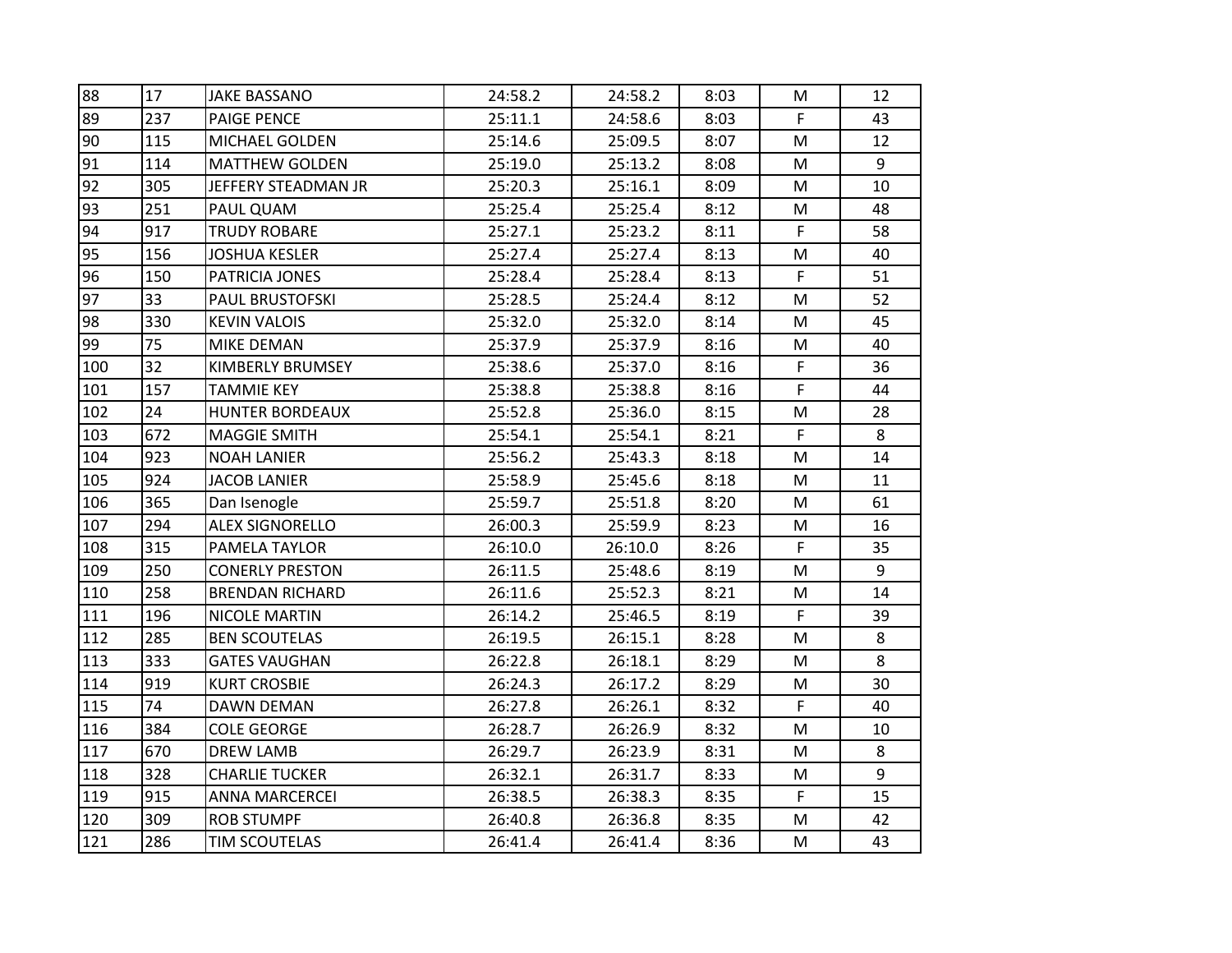| 122 | 911 | <b>SHERMAN CRINER</b>   | 26:43.1 | 26:43.1 | 8:37 | М         | 48             |
|-----|-----|-------------------------|---------|---------|------|-----------|----------------|
| 123 | 366 | <b>GRANT JENKINSON</b>  | 26:45.0 | 26:45.0 | 8:38 | M         | 44             |
| 124 | 395 | <b>CHANCE BONHAM</b>    | 26:48.0 | 26:31.5 | 8:33 | M         | 23             |
| 125 | 95  | <b>AIMEE FLINT</b>      | 26:49.1 | 26:45.8 | 8:38 | F         | 37             |
| 126 | 358 | Lindsey Deignan         | 26:49.9 | 26:49.9 | 8:39 | F         | 29             |
| 127 | 145 | <b>BARRY JOHNSON</b>    | 26:53.0 | 26:53.0 | 8:40 | M         | 52             |
| 128 | 222 | <b>STEVE NEIBERGALL</b> | 26:55.5 | 26:46.2 | 8:38 | M         | 54             |
| 129 | 79  | <b>KAM DILLON</b>       | 27:02.5 | 26:55.3 | 8:41 | F         | 40             |
| 130 | 378 | <b>Stacey Sedgwick</b>  | 27:03.4 | 26:50.4 | 8:39 | F         | 39             |
| 131 | 404 | <b>JESSICA DUVALL</b>   | 27:13.2 | 27:08.1 | 8:45 | F         | 33             |
| 132 | 325 | <b>ADAM TUCKER</b>      | 27:13.4 | 26:49.0 | 8:39 | M         | 42             |
| 133 | 187 | <b>AVERY LINDLEY</b>    | 27:18.6 | 27:09.0 | 8:45 | F.        | 12             |
| 134 | 185 | SI ON LIM               | 27:20.5 | 27:20.5 | 8:49 | F         | 28             |
| 135 | 369 | Jamie Medland           | 27:22.7 | 27:18.0 | 8:48 | F         | 34             |
| 136 | 49  | PAULA CHARBONNET        | 27:22.9 | 27:22.9 | 8:50 | F         | 27             |
| 137 | 202 | <b>BRYSON MCDOWELL</b>  | 27:25.3 | 27:17.2 | 8:48 | M         | 12             |
| 138 | 159 | <b>ELLA KING</b>        | 27:27.0 | 27:17.5 | 8:48 | F         | 9              |
| 139 | 160 | <b>HEATHER KING</b>     | 27:29.8 | 27:20.0 | 8:49 | F         | 36             |
| 140 | 56  | PHIL CLONTZ             | 27:38.7 | 27:38.7 | 8:55 | M         | 28             |
| 141 | 367 | Shannon Johns           | 27:41.6 | 27:14.1 | 8:47 | F         | 30             |
| 142 | 39  | <b>BRITTA BYRNE</b>     | 27:46.2 | 27:17.7 | 8:48 | F         | 27             |
| 143 | 206 | <b>THOMAS MCLAM</b>     | 27:48.1 | 27:48.1 | 8:58 | M         | 40             |
| 144 | 57  | <b>HEATH COCKERHAM</b>  | 27:53.1 | 27:53.1 | 8:59 | M         | 42             |
| 145 | 671 | <b>AVA SMITH</b>        | 27:59.9 | 27:58.3 | 9:01 | F         | 10             |
| 146 | 54  | <b>KELLY CLARK</b>      | 28:02.8 | 28:02.8 | 9:03 | F         | 58             |
| 147 | 935 | <b>IRELAND BERRY</b>    | 28:08.0 | 27:49.3 | 8:58 | F         | 15             |
| 148 | 153 | <b>MONTY KAUFMAN</b>    | 28:10.6 | 27:42.8 | 8:56 | M         | 44             |
| 149 | 207 | SAMUEL MCQUEEN          | 28:10.7 | 28:07.2 | 9:04 | M         | $\overline{7}$ |
| 150 | 354 | Elizabeth Allen         | 28:12.3 | 28:12.3 | 9:06 | F         | 34             |
| 151 | 681 | <b>ETHAN ROGERS</b>     | 28:19.6 | 28:14.7 | 9:06 | M         | 6              |
| 152 | 63  | <b>STERLING COOK</b>    | 28:22.6 | 28:22.6 | 9:09 | M         | 31             |
| 153 | 228 | PATRICK O'MALLEY        | 28:24.9 | 28:01.8 | 9:02 | M         | 13             |
| 154 | 930 | <b>JOHN O'MALLEY</b>    | 28:25.1 | 28:25.1 | 9:10 | ${\sf M}$ | 52             |
| 155 | 253 | <b>WALTER RASCO</b>     | 28:27.2 | 28:27.2 | 9:11 | M         | 32             |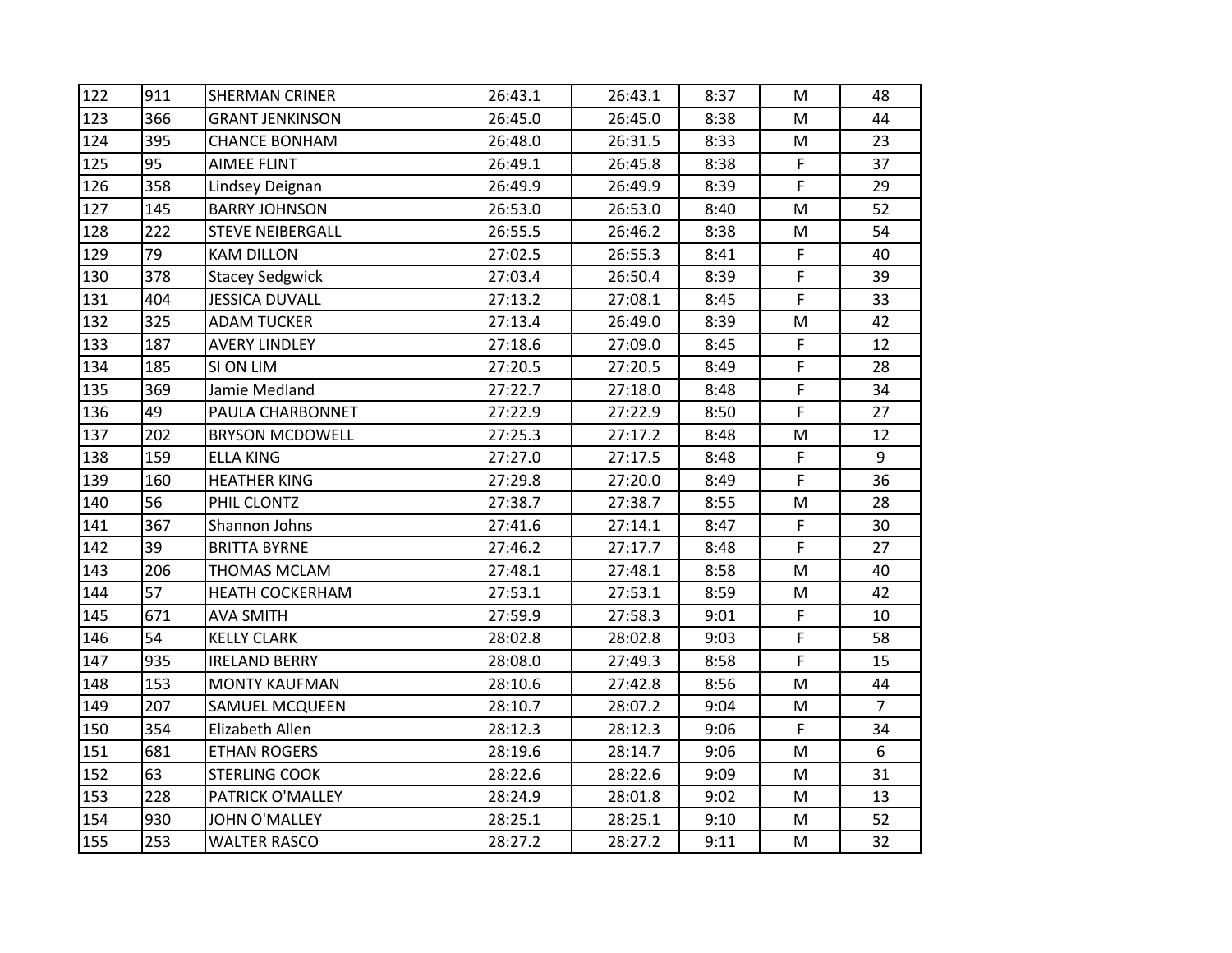| 156 | 257 | <b>KRISTIE REYNOLDS</b>   | 28:30.1 | 28:07.5 | 9:04 | F  | 27 |
|-----|-----|---------------------------|---------|---------|------|----|----|
| 157 | 45  | STEPHANIE CAREY           | 28:33.4 | 28:21.5 | 9:09 | F  | 24 |
| 158 | 931 | <b>KEVIN CANNON</b>       | 28:36.8 | 28:23.2 | 9:09 | м  | 44 |
| 159 | 279 | <b>HEATHER SASSER</b>     | 28:39.1 | 28:39.1 | 9:15 | F  | 34 |
| 160 | 136 | <b>BEVERLY HUTTON</b>     | 28:39.9 | 28:28.8 | 9:11 | F  | 53 |
| 161 | 44  | <b>LULA CARESS</b>        | 28:46.7 | 28:46.7 | 9:17 | F  | 9  |
| 162 | 43  | MOLLIE CARAGOL            | 28:47.3 | 28:18.5 | 9:08 | F  | 23 |
| 163 | 129 | <b>ROSANNE HETEM</b>      | 28:48.0 | 28:48.0 | 9:17 | F  | 55 |
| 164 | 81  | <b>SHAWN DOVER</b>        | 28:48.0 | 28:48.0 | 9:17 | м  | 45 |
| 165 | 197 | <b>JESSICA MAZZAGLIA</b>  | 28:49.4 | 28:38.9 | 9:14 | F  | 38 |
| 166 | 349 | <b>ANNETTE WOOD</b>       | 28:50.9 | 28:47.5 | 9:17 | F  | 53 |
| 167 | 27  | <b>NATHAN BOWEN</b>       | 28:51.5 | 28:43.7 | 9:16 | M  | 31 |
| 168 | 190 | <b>ELISABETH LUST</b>     | 28:56.1 | 28:56.1 | 9:20 | F  | 27 |
| 169 | 137 | <b>RICHARD HUTTON</b>     | 28:57.2 | 28:45.9 | 9:16 | М  | 55 |
| 170 | 684 | <b>CASSIE VICK</b>        | 29:04.1 | 28:57.6 | 9:20 | F  | 45 |
| 171 | 320 | <b>JILL TIMBERS</b>       | 29:06.3 | 29:06.3 | 9:23 | F  | 57 |
| 172 | 275 | <b>HOWARD RUSSELL</b>     | 29:07.6 | 28:58.4 | 9:21 | M  | 58 |
| 173 | 679 | <b>CAROLINE FORRESTER</b> | 29:08.2 | 28:51.5 | 9:18 | F  | 15 |
| 174 | 934 | <b>SALLY SLOAN</b>        | 29:08.5 | 28:49.0 | 9:18 | F  | 16 |
| 175 | 936 | <b>LIZA WHITE</b>         | 29:09.0 | 28:50.2 | 9:18 | F  | 15 |
| 176 | 92  | <b>CAROLINE FLAX</b>      | 29:13.4 | 29:08.8 | 9:24 | F  | 13 |
| 177 | 927 | MIKE WORSLEY              | 29:17.3 | 29:17.3 | 9:27 | M  | 46 |
| 178 | 249 | <b>NOAH PRESLEY</b>       | 29:18.9 | 29:18.9 | 9:27 | M  | 12 |
| 179 | 82  | <b>DETRALE DRAKEFORD</b>  | 29:19.9 | 29:16.8 | 9:26 | м  | 13 |
| 180 | 174 | <b>KRISTIN KRANS</b>      | 29:23.6 | 29:03.9 | 9:22 | F  | 27 |
| 181 | 287 | <b>SHEA SEUFERT</b>       | 29:27.0 | 29:27.0 | 9:30 | M  | 11 |
| 182 | 71  | SOPHIE DAVIS              | 29:27.6 | 29:20.3 | 9:28 | F  | 11 |
| 183 | 96  | <b>ERIC FLORE</b>         | 29:28.7 | 29:20.2 | 9:28 | M  | 50 |
| 184 | 151 | CHLOE JOSEPH              | 29:29.2 | 29:29.2 | 9:31 | F  | 13 |
| 185 | 15  | ALLISON BARRY             | 29:31.4 | 29:02.4 | 9:22 | F  | 30 |
| 186 | 191 | MICHAEL MAGNUSON          | 29:35.9 | 29:35.9 | 9:33 | M  | 30 |
| 187 | 316 | <b>TAB TAYLOR</b>         | 29:37.2 | 29:29.3 | 9:31 | M  | 11 |
| 188 | 223 | <b>SYDNEY NELSON</b>      | 29:39.4 | 29:23.2 | 9:29 | F  | 22 |
| 189 | 108 | <b>ASHLI GIBSON</b>       | 29:45.6 | 29:45.6 | 9:36 | F. | 28 |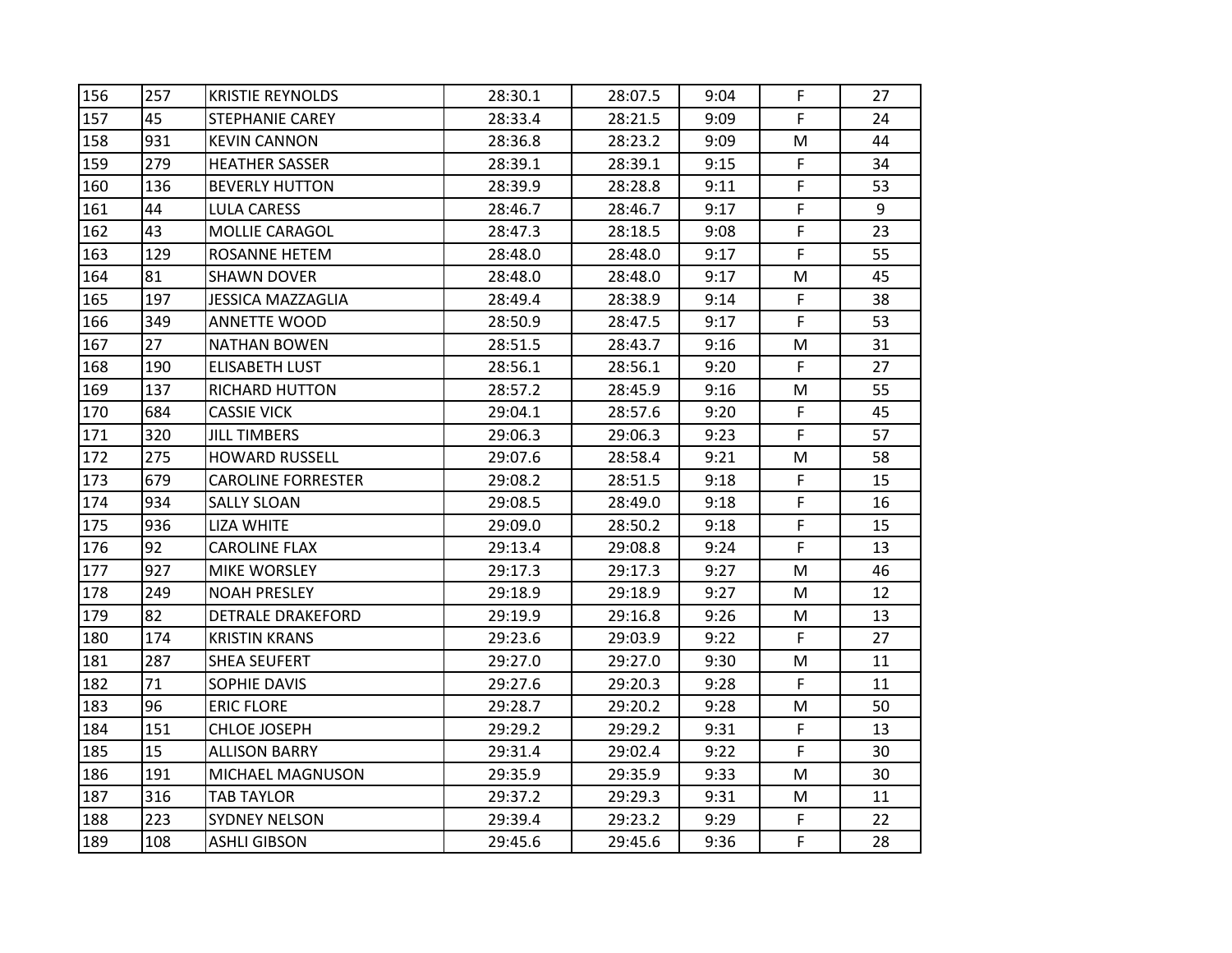| 190 | 112            | <b>CLAIRE GIORDANO</b>         | 29:48.0 | 29:17.4 | 9:27  | F | 38 |
|-----|----------------|--------------------------------|---------|---------|-------|---|----|
| 191 | 88             | <b>STEVEN EVERHART</b>         | 30:00.6 | 29:57.2 | 9:40  | M | 66 |
| 192 | 307            | <b>ELIZABETH STRICKLAND</b>    | 30:01.5 | 30:01.5 | 9:41  | F | 42 |
| 193 | 161            | <b>HANNAH KLEMMER</b>          | 30:05.7 | 29:44.7 | 9:35  | F | 15 |
| 194 | 680            | <b>ABIGAIL TRIPP</b>           | 30:07.2 | 29:57.7 | 9:40  | F | 10 |
| 195 | 77             | <b>JASON DERUSHIA</b>          | 30:09.3 | 30:02.8 | 9:41  | M | 12 |
| 196 | 673            | NATHAN WINCHESTER              | 30:18.6 | 30:17.2 | 9:46  | M | 8  |
| 197 | 264            | JOHN CAMPBELL ROBERTS          | 30:19.2 | 29:53.0 | 9:38  | M | 9  |
| 198 | 209            | <b>KATHLEEN MEDLOCK</b>        | 30:23.8 | 30:17.9 | 9:46  | F | 12 |
| 199 | 131            | <b>BRETTANY HOLT</b>           | 30:27.9 | 30:11.5 | 9:44  | F | 28 |
| 200 | 254            | <b>GWENDA RAUPP</b>            | 30:28.2 | 30:28.2 | 9:50  | F | 49 |
| 201 | 382            | Dianna Wilson                  | 30:43.2 | 30:22.1 | 9:48  | F | 60 |
| 202 | 16             | <b>TINA BARTON</b>             | 30:45.8 | 30:29.5 | 9:50  | F | 48 |
| 203 | 195            | <b>ANTHONY MARTIN</b>          | 30:51.4 | 30:51.4 | 9:57  | М | 39 |
| 204 | 335            | <b>MASON VAUGHAN</b>           | 30:56.9 | 30:56.9 | 9:59  | M | 11 |
| 205 | 350            | <b>DUSTIN WOOD</b>             | 31:02.9 | 30:37.2 | 9:53  | M | 36 |
| 206 | 675            | <b>TERESA MCNABB SCHROEDER</b> | 31:07.5 | 31:07.5 | 10:02 | F | 48 |
| 207 | 124            | <b>BRITTANY HAYES</b>          | 31:11.4 | 31:11.4 | 10:04 | F | 27 |
| 208 | 266            | <b>VICTORIA ROBERTS</b>        | 31:17.6 | 31:00.5 | 10:00 | F | 46 |
| 209 | 67             | <b>LEA COSENTINO</b>           | 31:18.7 | 31:18.7 | 10:06 | F | 36 |
| 210 | 676            | <b>BLAIR KUTROW</b>            | 31:19.3 | 31:02.5 | 10:01 | F | 53 |
| 211 | 212            | LISA MILLER                    | 31:19.6 | 31:03.7 | 10:01 | F | 36 |
| 212 | $\overline{2}$ | <b>MARCUS ALBERT</b>           | 31:23.0 | 31:23.0 | 10:07 | M | 27 |
| 213 | 46             | <b>CAROL CASTO</b>             | 31:23.1 | 31:23.1 | 10:07 | F | 41 |
| 214 | 331            | <b>SARAH VALOIS</b>            | 31:25.9 | 31:25.9 | 10:08 | F | 34 |
| 215 | 18             | <b>NEAL BASTABLE</b>           | 31:28.6 | 31:28.6 | 10:09 | M | 74 |
| 216 | 377            | Mark Sedgwick                  | 31:30.4 | 31:16.7 | 10:05 | M | 45 |
| 217 | 179            | <b>ANNA LAWRENCE</b>           | 31:33.7 | 31:33.7 | 10:11 | F | 20 |
| 218 | 80             | <b>MELLISSA DIONESOTES</b>     | 31:45.3 | 31:45.3 | 10:15 | F | 32 |
| 219 | 175            | NICOLE KUMPEL                  | 31:47.8 | 31:37.1 | 10:12 | F | 44 |
| 220 | 387            | <b>KATE CHALK</b>              | 31:48.9 | 31:29.0 | 10:09 | F | 36 |
| 221 | 345            | <b>AMI WILBUR</b>              | 31:51.5 | 31:37.2 | 10:12 | F | 53 |
| 222 | 386            | <b>IVEY WOODBURY</b>           | 31:52.2 | 31:32.8 | 10:10 | F | 44 |
| 223 | 19             | <b>TRICIA BATCHELOR</b>        | 31:52.3 | 31:52.3 | 10:17 | F | 43 |
|     |                |                                |         |         |       |   |    |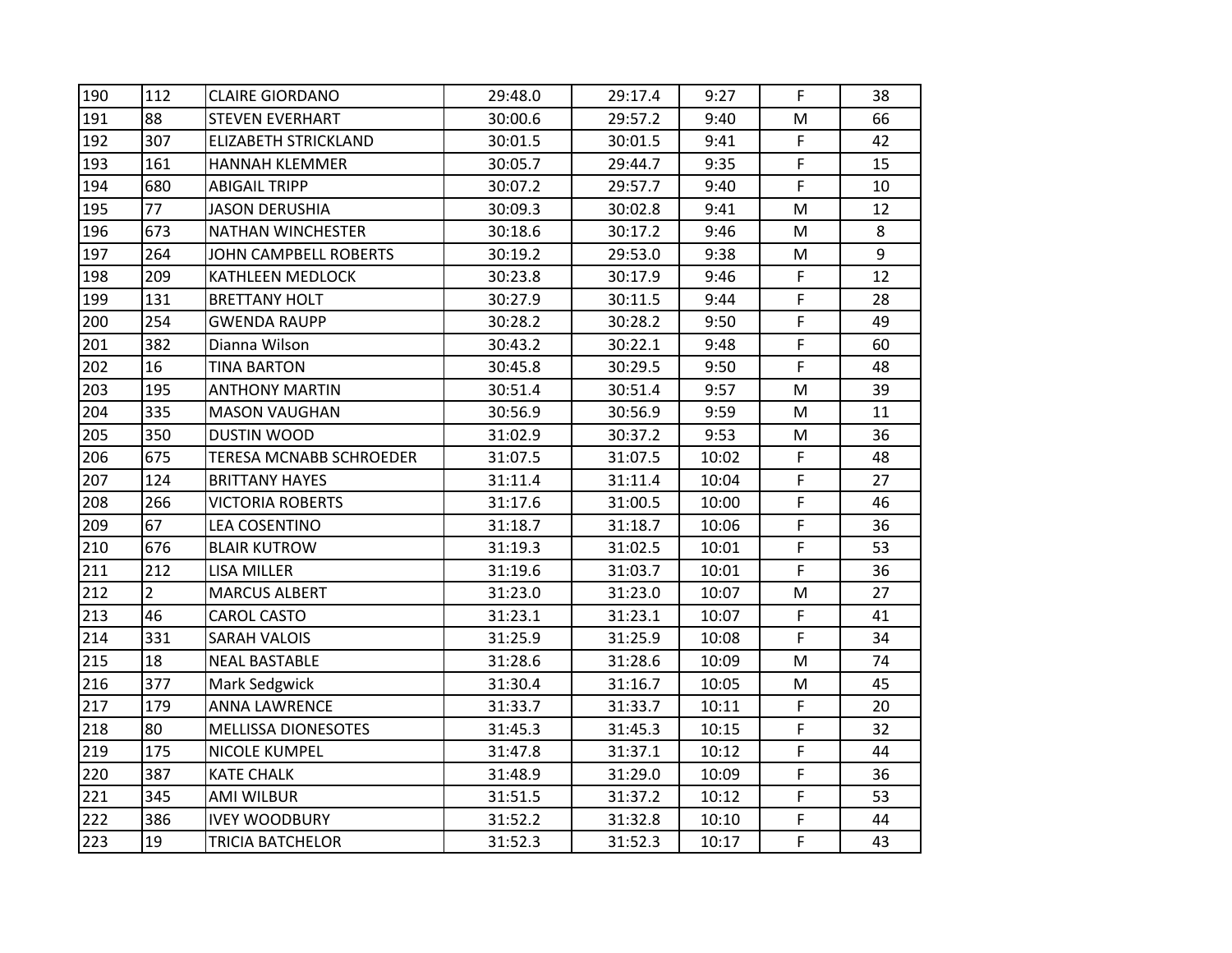| 224 | 933            | <b>BENJAMIN BASTABLE</b>  | 31:54.2 | 31:54.2 | 10:17 | М  | 6  |
|-----|----------------|---------------------------|---------|---------|-------|----|----|
| 225 | 167            | <b>KARLEIGH KOLANDER</b>  | 31:56.3 | 31:47.4 | 10:15 | F. | 12 |
| 226 | 155            | <b>SOPHIA KERN</b>        | 32:08.9 | 32:00.6 | 10:19 | F. | 12 |
| 227 | 238            | <b>CHARLIE PENNY</b>      | 32:13.2 | 31:52.3 | 10:17 | м  | 12 |
| 228 | 62             | <b>ELLEN CONKLIN</b>      | 32:17.3 | 31:46.6 | 10:15 | F. | 34 |
| 229 | 255            | <b>MARK RAUPP</b>         | 32:26.3 | 32:14.2 | 10:24 | М  | 46 |
| 230 | 926            | <b>ANNA GAY</b>           | 32:32.2 | 32:32.2 | 10:30 | F  | 26 |
| 231 | 102            | <b>MASON FREY</b>         | 32:33.6 | 32:09.7 | 10:22 | M  | 6  |
| 232 | 105            | AMANDA GARRETT            | 32:35.8 | 32:35.8 | 10:31 | F. | 42 |
| 233 | 101            | <b>GREG FREY</b>          | 32:36.3 | 32:13.2 | 10:24 | M  | 41 |
| 234 | 181            | <b>GENIECE LEHMANN</b>    | 32:41.6 | 32:41.6 | 10:33 | F  | 40 |
| 235 | 265            | <b>MOLLY ROBERTS</b>      | 32:57.3 | 32:31.9 | 10:29 | F. | 11 |
| 236 | 52             | <b>JOSHUA CHESNER</b>     | 33:05.6 | 32:41.0 | 10:33 | M  | 33 |
| 237 | 317            | <b>BRIDGET THOMAS</b>     | 33:06.5 | 32:47.1 | 10:35 | F. | 37 |
| 238 | 920            | KAI BLIZZARD              | 33:13.8 | 32:51.7 | 10:36 | М  | 11 |
| 239 | 111            | WILLIAM GIFFORD           | 33:14.2 | 32:52.6 | 10:36 | М  | 10 |
| 240 | $\overline{7}$ | <b>AUTOMN ASH</b>         | 33:21.3 | 33:21.3 | 10:45 | F  | 11 |
| 241 | 391            | <b>THANE BAYSON</b>       | 33:26.3 | 33:11.0 | 10:42 | М  | 41 |
| 242 | 392            | LEIGHTON JOLLY            | 33:28.1 | 33:14.5 | 10:43 | м  | 8  |
| 243 | 127            | AMIE HESS                 | 33:29.0 | 33:29.0 | 10:48 | F  | 43 |
| 244 | 198            | <b>NATALIE MCCANN</b>     | 33:30.1 | 33:30.1 | 10:48 | F  | 32 |
| 245 | 126            | <b>MORGAN HEATH</b>       | 33:30.3 | 33:02.2 | 10:39 | F. | 33 |
| 246 | 341            | <b>ASHLEY WEBB</b>        | 33:33.9 | 33:33.9 | 10:49 | F. | 27 |
| 247 | 332            | ROMEO VASLIENIUC          | 33:41.0 | 33:41.0 | 10:51 | м  | 44 |
| 248 | 225            | <b>HANNAH NETHERY</b>     | 33:42.8 | 33:42.8 | 10:52 | F. | 20 |
| 249 | 186            | <b>ANGEL LINDLEY</b>      | 33:43.0 | 33:21.1 | 10:45 | F  | 43 |
| 250 | 347            | <b>TANNER WILLIS</b>      | 33:43.0 | 33:43.0 | 10:53 | м  | 11 |
| 251 | 932            | <b>MICKEY VAN GLANDEN</b> | 33:43.1 | 33:43.1 | 10:53 | M  | 44 |
| 252 | 199            | <b>TRAVIS MCCANN</b>      | 33:44.2 | 33:44.2 | 10:53 | М  | 34 |
| 253 | 147            | <b>ASHLEY JONES</b>       | 33:47.1 | 33:47.1 | 10:54 | F. | 28 |
| 254 | 48             | <b>JUSTIN CAZEAULT</b>    | 33:47.1 | 33:47.1 | 10:54 | M  | 39 |
| 255 | 313            | TOTLITHA TATUM            | 33:50.4 | 33:50.4 | 10:55 | F  | 42 |
| 256 | 123            | <b>DARIUS HAWES</b>       | 33:50.5 | 33:50.5 | 10:55 | M  | 11 |
| 257 | 280            | <b>JOSEPH SASSER</b>      | 33:56.4 | 33:56.4 | 10:57 | M  | 41 |
|     |                |                           |         |         |       |    |    |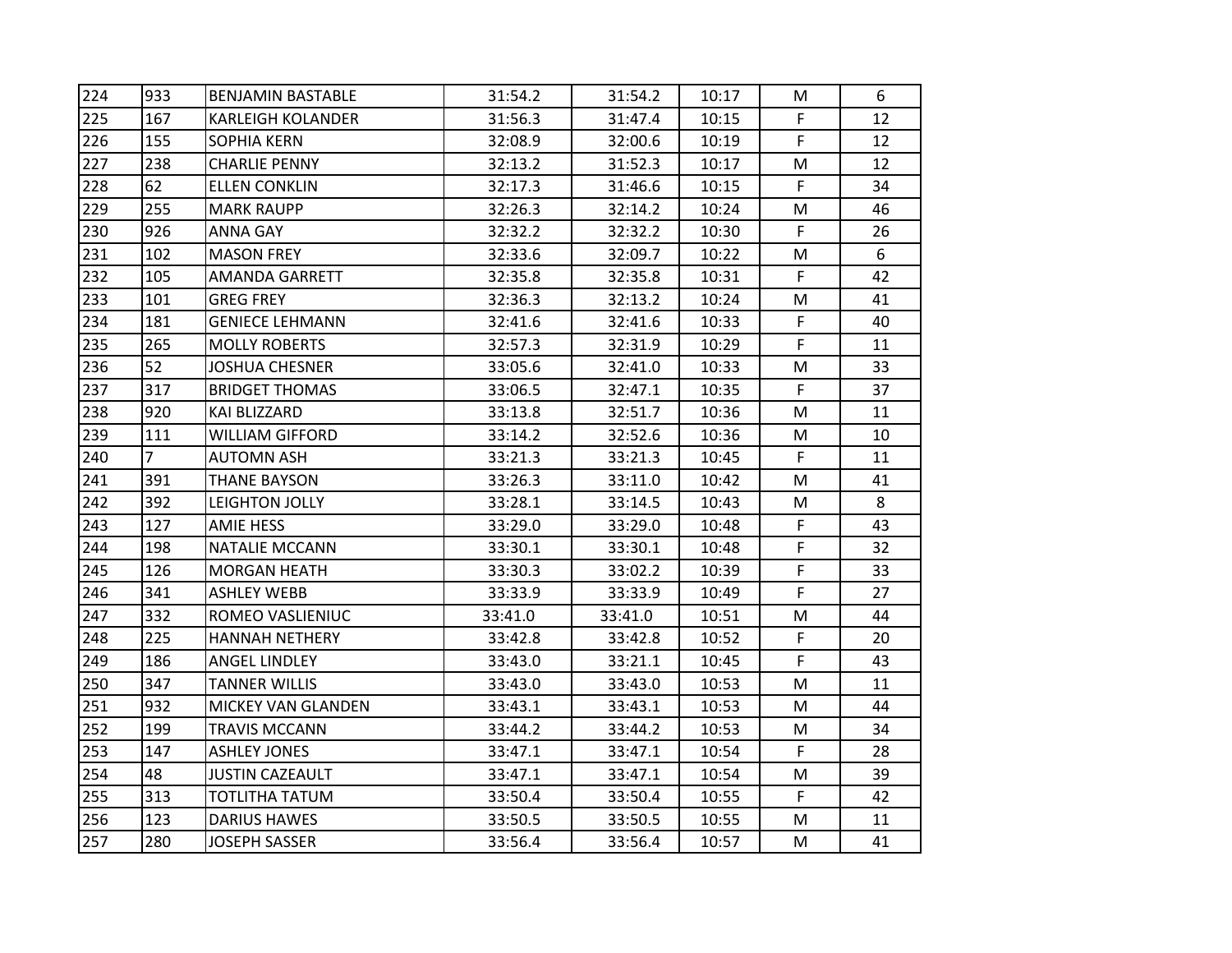| 258 | 140 | <b>TYSON JACKSON</b>     | 33:58.9 | 33:44.0 | 10:53 | М  | 11 |
|-----|-----|--------------------------|---------|---------|-------|----|----|
| 259 | 302 | <b>MELISSA SMITH</b>     | 34:03.3 | 33:45.4 | 10:53 | F. | 38 |
| 260 | 921 | <b>SHELLEY BLIZZARD</b>  | 34:19.8 | 33:56.9 | 10:57 | F  | 42 |
| 261 | 236 | <b>HEATHER PATTERSON</b> | 34:20.9 | 34:20.9 | 11:05 | F. | 41 |
| 262 | 144 | JACOB JENKINSON          | 34:30.8 | 34:30.8 | 11:08 | M  | 12 |
| 263 | 290 | <b>SYDNEY SHAW</b>       | 34:33.2 | 34:33.2 | 11:09 | F  | 11 |
| 264 | 193 | <b>GREGORY MARKOWSKI</b> | 34:37.8 | 34:37.8 | 11:10 | М  | 15 |
| 265 | 110 | <b>LESA GIFFORD</b>      | 34:41.5 | 34:18.8 | 11:04 | F. | 37 |
| 266 | 119 | <b>EMILY GROESBECK</b>   | 34:43.3 | 34:34.7 | 11:09 | F  | 28 |
| 267 | 205 | KATHERINE MCLAM          | 34:57.4 | 34:57.4 | 11:16 | F  | 41 |
| 268 | 393 | <b>EMMA WALSH</b>        | 34:58.6 | 34:48.2 | 11:14 | F  | 10 |
| 269 | 87  | <b>SUSAN EVANS</b>       | 35:00.1 | 35:00.1 | 11:17 | F. | 38 |
| 270 | 51  | <b>CARRIE CHEATHAM</b>   | 35:10.9 | 34:45.8 | 11:13 | F  | 47 |
| 271 | 298 | <b>REGAN SIMMONS</b>     | 35:15.8 | 34:50.6 | 11:14 | F  | 30 |
| 272 | 216 | <b>KEVIN MORGAN</b>      | 35:27.3 | 34:51.9 | 11:15 | M  | 51 |
| 273 | 910 | <b>BROOKE NOVAK</b>      | 35:30.4 | 35:20.6 | 11:24 | F  | 21 |
| 274 | 303 | <b>KALYN SNOW</b>        | 35:31.6 | 35:10.4 | 11:21 | F  | 27 |
| 275 | 208 | <b>DEANNE MEADOWS</b>    | 35:31.6 | 35:14.2 | 11:22 | F  | 46 |
| 276 | 148 | <b>BETH JONES</b>        | 35:32.0 | 35:32.0 | 11:28 | F  | 59 |
| 277 | 310 | <b>JESSICA SWENCKI</b>   | 35:38.8 | 35:20.8 | 11:24 | F  | 44 |
| 278 | 683 | <b>BILL JENNICHES</b>    | 35:40.5 | 35:04.1 | 11:19 | M  | 44 |
| 279 | 65  | <b>RYLIE CORCORAN</b>    | 35:43.8 | 35:13.1 | 11:22 | F  | 11 |
| 280 | 343 | <b>MARY WHEATLEY</b>     | 35:45.1 | 35:09.3 | 11:20 | F. | 35 |
| 281 | 162 | <b>MARGARET KLEMMER</b>  | 35:46.4 | 35:46.4 | 11:32 | F  | 44 |
| 282 | 118 | <b>THOMAS GREEN</b>      | 35:58.6 | 35:58.6 | 11:36 | M  | 30 |
| 283 | 83  | <b>KEYONA DRAKEFORD</b>  | 36:06.2 | 35:59.0 | 11:36 | F  | 12 |
| 284 | 218 | <b>BROOKLYN MORRISEY</b> | 36:18.9 | 36:11.3 | 11:40 | F  | 11 |
| 285 | 213 | MIKE MILLER              | 36:22.6 | 36:02.4 | 11:37 | M  | 43 |
| 286 | 168 | <b>BARBARA KORNEGAY</b>  | 36:23.5 | 36:07.9 | 11:39 | F  | 37 |
| 287 | 143 | <b>STEVEN JENKINS</b>    | 36:30.7 | 36:12.9 | 11:41 | M  | 25 |
| 288 | 322 | <b>JEN TRAVAGLIA</b>     | 36:39.7 | 36:26.2 | 11:45 | F  | 42 |
| 289 | 76  | <b>MEGAN DEMOLINA</b>    | 36:40.9 | 36:27.1 | 11:45 | F. | 39 |
| 290 | 142 | <b>HANNAH JENKINS</b>    | 36:44.7 | 36:44.7 | 11:51 | F  | 25 |
| 291 | 188 | <b>AMELIA LINDSEY</b>    | 36:45.4 | 36:39.5 | 11:49 | F  | 12 |
|     |     |                          |         |         |       |    |    |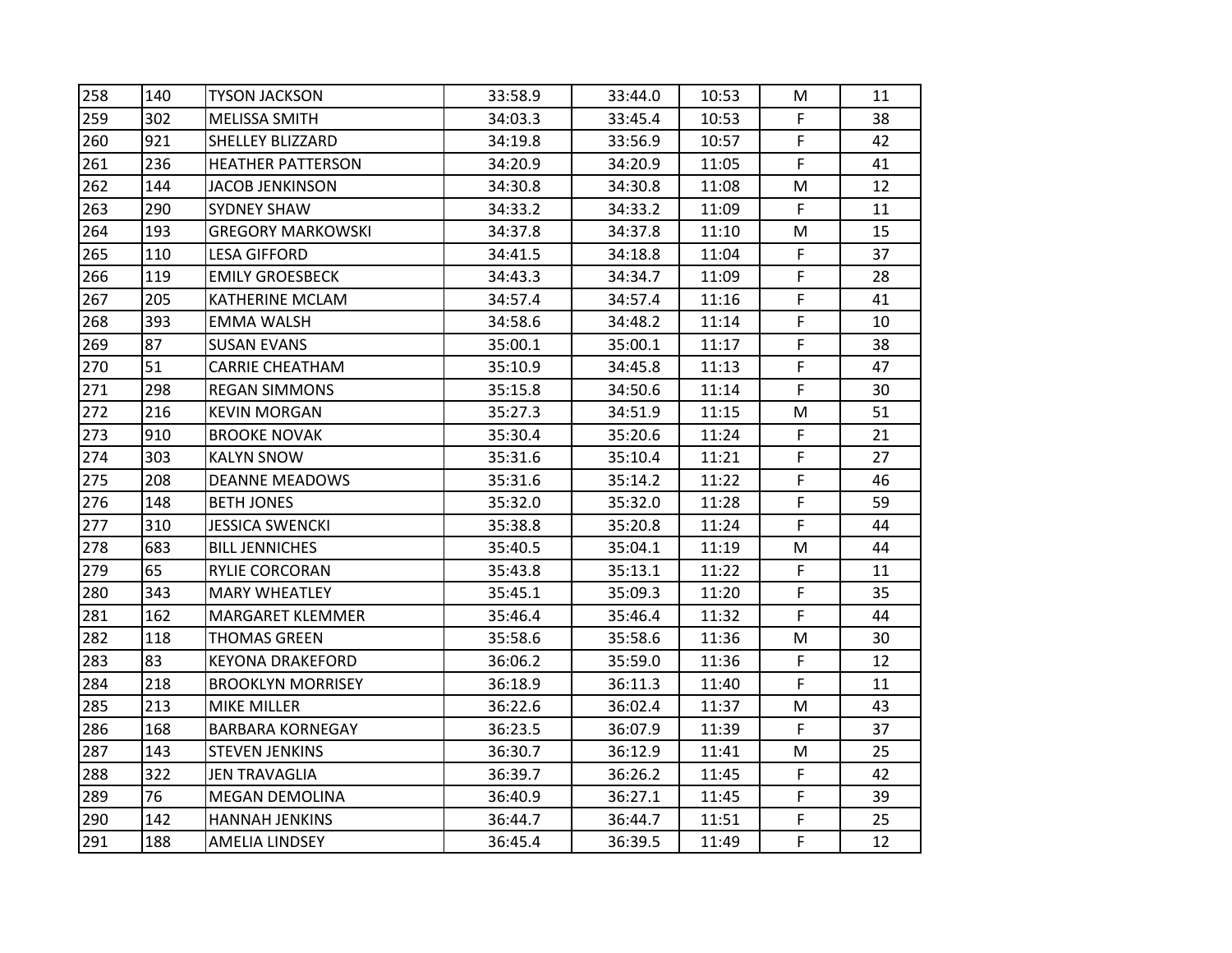| 292 | 227 | RACHEL NEUHERZ              | 37:02.5 | 36:56.3 | 11:55 | F. | 12             |
|-----|-----|-----------------------------|---------|---------|-------|----|----------------|
| 293 | 390 | <b>MARTHA WALSH</b>         | 37:03.9 | 36:53.6 | 11:54 | F  | 52             |
| 294 | 397 | <b>KENDYL ELLIOT</b>        | 37:04.4 | 36:37.1 | 11:49 | F. | 10             |
| 295 | 396 | <b>JD ELLIOT</b>            | 37:09.0 | 37:09.0 | 11:59 | М  | 36             |
| 296 | 226 | <b>ROSS NETHERY</b>         | 37:10.5 | 37:10.5 | 11:59 | м  | 51             |
| 297 | 211 | <b>ERIKA MEYERS</b>         | 37:14.6 | 37:14.6 | 12:01 | F  | 35             |
| 298 | 293 | <b>CHRISTINA SHMIGELSKY</b> | 37:20.8 | 37:03.0 | 11:57 | F  | 29             |
| 299 | 296 | <b>KATHRYN SILLS</b>        | 37:29.8 | 36:54.7 | 11:54 | F  | 27             |
| 300 | 38  | <b>LEIGH BYRD</b>           | 37:31.1 | 36:56.9 | 11:55 | F  | 29             |
| 301 | 85  | <b>KIMBERLY EASON</b>       | 37:42.3 | 37:42.3 | 12:10 | F  | 34             |
| 302 | 352 | PAMELA WRIGHT               | 37:58.0 | 37:40.5 | 12:09 | F  | 37             |
| 303 | 277 | <b>AISLING SAAD</b>         | 38:00.9 | 38:00.9 | 12:15 | F  | 31             |
| 304 | 364 | Laura Hurst                 | 38:02.4 | 38:02.4 | 12:16 | F  | 49             |
| 305 | 245 | <b>DENISE POPLASKI</b>      | 38:04.2 | 38:04.2 | 12:17 | F  | 42             |
| 306 | 246 | <b>STEVE POPLASKI</b>       | 38:05.2 | 38:05.2 | 12:17 | М  | 45             |
| 307 | 184 | <b>SUSAN LEUCK</b>          | 38:12.3 | 37:47.2 | 12:11 | F  | 64             |
| 308 | 55  | AMY PARKER CLEM             | 38:12.6 | 38:12.6 | 12:19 | F  | 46             |
| 309 | 262 | <b>GRETCHEN ROBERTS</b>     | 38:14.0 | 37:47.4 | 12:11 | F  | 40             |
| 310 | 263 | <b>JACK ROBERTS</b>         | 38:14.7 | 38:14.7 | 12:20 | м  | $\overline{7}$ |
| 311 | 180 | LATESHIA LEATHERS           | 38:27.3 | 38:27.3 | 12:24 | F  | 39             |
| 312 | 908 | <b>KRISTEN HARMON</b>       | 38:28.8 | 38:22.6 | 12:23 | F  | 47             |
| 313 | 685 | <b>ELLE HARMON</b>          | 38:28.8 | 38:22.9 | 12:23 | F  | 8              |
| 314 | 68  | <b>NANCY CRUZ</b>           | 38:29.6 | 38:29.6 | 12:25 | F  | 12             |
| 315 | 154 | <b>NOEL KECK</b>            | 39:09.0 | 38:49.7 | 12:31 | F  | 28             |
| 316 | 11  | <b>TONYA BAKER</b>          | 39:11.8 | 39:11.8 | 12:38 | F  | 28             |
| 317 | 103 | <b>RILEY FREY</b>           | 39:17.0 | 38:54.5 | 12:33 | F  | 9              |
| 318 | 403 | <b>BENNETT GROOMAN</b>      | 39:19.2 | 39:16.4 | 12:40 | F  | 8              |
| 319 | 104 | <b>TRACY FREY</b>           | 39:26.2 | 39:26.2 | 12:43 | F  | 39             |
| 320 | 6   | <b>TYLER ARB</b>            | 39:27.8 | 39:27.8 | 12:44 | M  | 11             |
| 321 | 383 | <b>LISA TRAN</b>            | 39:52.8 | 39:38.4 | 12:47 | F  | 40             |
| 322 | 304 | <b>JENNA SQUIRES</b>        | 39:53.2 | 39:53.2 | 12:52 | F  | 30             |
| 323 | 5   | <b>BIRGIT ARB</b>           | 40:03.7 | 40:03.7 | 12:55 | F  | 48             |
| 324 | 221 | <b>KEVIN HYDE</b>           | 40:08.7 | 39:56.5 | 12:53 | M  | 21             |
| 325 | 220 | <b>CHRISTINA MOSCA</b>      | 40:11.8 | 40:11.8 | 12:58 | F. | 20             |
|     |     |                             |         |         |       |    |                |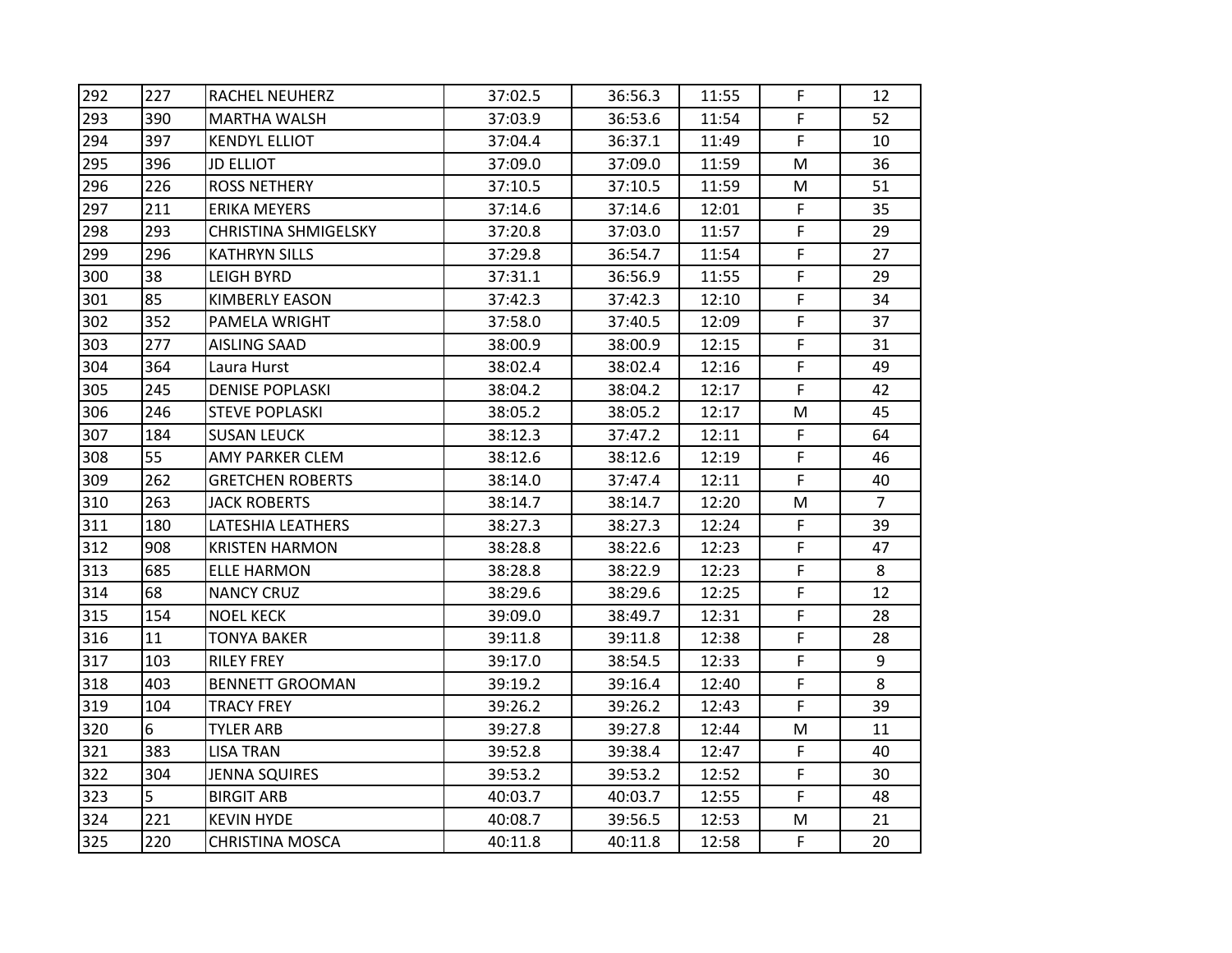| 326 | 230 | <b>JANET O'NEIL</b>      | 40:16.3 | 40:01.5 | 12:55 | F. | 58 |
|-----|-----|--------------------------|---------|---------|-------|----|----|
| 327 | 274 | <b>SHERI RUDEL</b>       | 40:43.0 | 40:21.2 | 13:01 | F  | 47 |
| 328 | 342 | PHIL WEHNER              | 40:57.0 | 40:37.1 | 13:06 | M  | 54 |
| 329 | 69  | LORI CUADRADO            | 41:08.1 | 41:08.1 | 13:16 | F  | 32 |
| 330 | 73  | RACHEL DELLA VALLE       | 41:10.4 | 41:10.4 | 13:17 | F  | 31 |
| 331 | 229 | <b>EDWARD O'NEIL</b>     | 41:14.9 | 41:00.0 | 13:14 | M  | 54 |
| 332 | 64  | <b>KELLY CORCORAN</b>    | 41:20.2 | 41:20.2 | 13:20 | F  | 43 |
| 333 | 389 | NICOLE BRITT             | 41:39.5 | 41:39.5 | 13:26 | F  | 42 |
| 334 | 388 | <b>CHANNING BRITT</b>    | 41:42.1 | 41:29.8 | 13:23 | м  | 9  |
| 335 | 243 | <b>DEVON PLUMER</b>      | 42:18.2 | 41:52.1 | 13:30 | F  | 63 |
| 336 | 295 | <b>LESLEE SIIRILA</b>    | 42:36.6 | 42:06.1 | 13:35 | F  | 33 |
| 337 | 338 | <b>TERI WALLEY</b>       | 42:54.5 | 42:21.3 | 13:40 | F  | 53 |
| 338 | 20  | <b>TAYLOR BAYLESS</b>    | 43:04.0 | 42:49.3 | 13:49 | F. | 27 |
| 339 | 66  | <b>DENESE CORNELL</b>    | 43:04.1 | 43:04.1 | 13:54 | F. | 43 |
| 340 | 25  | <b>JAIMIE BORDEAUX</b>   | 43:07.9 | 43:07.9 | 13:55 | F  | 27 |
| 341 | 248 | RACHEL PRAIRIE           | 43:08.8 | 42:51.1 | 13:49 | F  | 33 |
| 342 | 116 | <b>JOANN GRAF</b>        | 43:09.5 | 42:51.1 | 13:49 | F  | 64 |
| 343 | 311 | <b>AMY SWIDER</b>        | 43:20.7 | 43:20.7 | 13:59 | F. | 29 |
| 344 | 351 | <b>MEREDITH WOOD</b>     | 43:22.0 | 43:22.0 | 13:59 | F  | 33 |
| 345 | 353 | <b>JACQUELYN YOW</b>     | 43:26.5 | 43:13.4 | 13:56 | F  | 23 |
| 346 | 346 | SARRAH WILLIAMS          | 43:27.2 | 43:14.0 | 13:57 | F  | 23 |
| 347 | 340 | JEN NIFER WARING         | 44:24.1 | 44:09.9 | 14:15 | F  | 35 |
| 348 | 8   | <b>VANESSA AUSTIN</b>    | 44:32.3 | 44:32.3 | 14:22 | F  | 28 |
| 349 | 210 | <b>CAROLE MERKERSON</b>  | 45:19.5 | 44:54.0 | 14:29 | F  | 55 |
| 350 | 189 | ANNIE LOVOY              | 45:39.7 | 45:12.3 | 14:35 | F  | 32 |
| 351 | 363 | <b>Heather Hurst</b>     | 46:33.8 | 46:09.6 | 14:53 | F  | 15 |
| 352 | 381 | Lisa Whitfield           | 46:39.2 | 46:15.0 | 14:55 | F  | 49 |
| 353 | 192 | <b>CAROLYN MARKOWSKI</b> | 47:02.2 | 46:37.9 | 15:02 | F  | 48 |
| 354 | 235 | <b>LILLIE PARKS</b>      | 47:04.7 | 46:58.9 | 15:09 | F  | 13 |
| 355 | 28  | <b>SOMMER BOWER</b>      | 47:52.2 | 47:52.2 | 15:26 | F  | 36 |
| 356 | 337 | <b>NIKKI WALKER</b>      | 47:53.2 | 47:53.2 | 15:27 | F  | 35 |
| 357 | 138 | <b>KATHERINE HYATT</b>   | 47:53.4 | 47:53.4 | 15:27 | F. | 37 |
| 358 | 90  | <b>MARGARETE FEDORA</b>  | 49:24.5 | 48:47.7 | 15:44 | F  | 63 |
| 359 | 291 | <b>NICOLE SHEPPARD</b>   | 51:05.3 | 51:05.3 | 16:29 | F  | 34 |